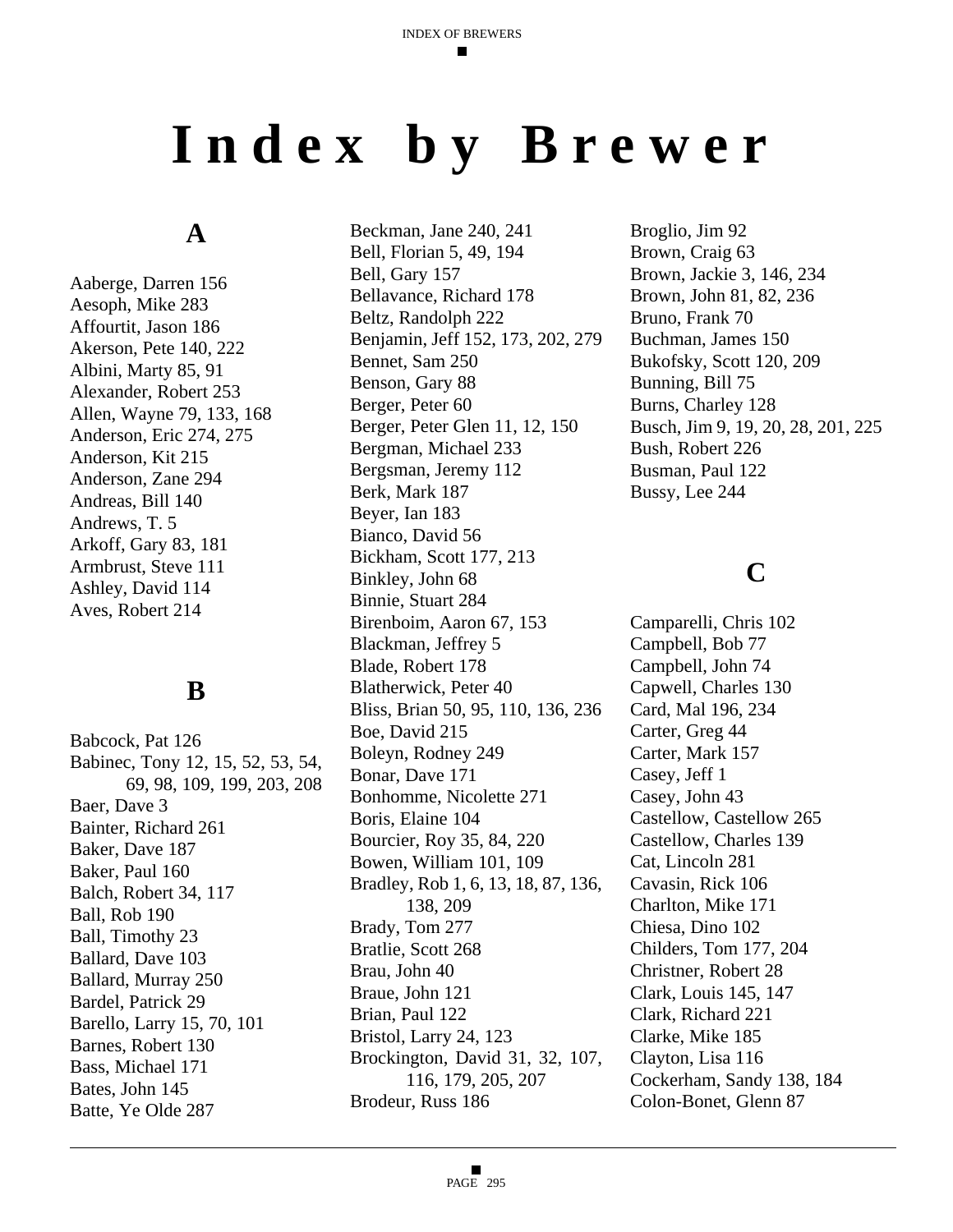Condo, Fred 134 Conklin, Steve 65 Conroy, Jim 146 Cook, Forrest 245 Cooper, Evan 125 Copas, Conn 231, 276 Corbet, Jonathan 233 Coronella, Chuck 96, 168, 212 Couch, Phoebe 148 Couzin, Nimbus 124 Cox, Chuck 4, 49, 134, 194, 195, 240, 271 Crawford, Robert 240 Crick, Bill 68 Crippen, Marvin 73 Cristadoro, Riccardo 22 Cronk, Bryan 110 Cuccia, Michael 258 Cuccia, Nick 13, 81, 200, 264 Cullinan, Bridget 266 Culliton, Tom 114, 220, 221 Cunningham, Barry 169 Cunningham, Jerry 225, 227 Cushman, Dave 247

#### **D**

Dahl, Nicholas 44, 129 Daines, Richard 131 Dalton, Timothy 209 Daniels, Jeffrey 268 Davis, B.J. 251 Davis, Mark 153 Dawson, Jack 137 de Jonge, Marc 56 DeBolt, Bruce 43, 219 DeCarlo, John 68, 170 Delano, Arthur 154 DeMers, Douglas 100, 150 Derose, Guy 202 Derrick, Rob 235 Desmarais, Lev 218 Deutchman, Orville 126 Devenezia, John 68 DiFalco, Philip 175, 211 Dimock, Tom 153 Dittmann, John 280

Dobner, Frank 69, 172 Dombroski, Kevin 174 Donahue, Kenneth 118 Donohue, Andy 36 Downer, Ron 10, 51, 99 Draper, Dave 182 Draper, David 212 Drummond, William 260 Dryden, Neil 188 Dugarm, Delano 219 Durham, James 101

#### **E**

Easter, Mark 100 Eckhardt, Gary 129 Eldridge, Michael 89 Ellinwood, Ken 195 Ellis, Rick 118 Emenecker, Rob 56 Emery, Kevin 214 Enders, Todd 2, 4, 17, 193, 196, 200, 203, 212 Epifanio, Chad 147, 171 Everitt, Rolland 229 Ezetta, Ron 8

#### **F**

Feinstein, Cher 168, 170, 233 Feller, Thomas 291 Ferdinando, Michael 30, 189 Ferlan, John 180 Fernandez, Daniel 163 Fertsch, Mike 195 Fields, Tim 36 Fink, Dan 245 Flaherty, Dennis 27, 115 Fleming, Kirk 119 Folsom, Alan 104, 161 Fons, Kevin 282 Fortner, Dave 18 Frane, Jeff 6, 35 Franke, Nick 59 Friedman, Scott 115

Fryling, Mark 241, 266 Fullerton, Bull 180 Fusco, Carlo 105, 174

#### **G**

Gaiser, Jerry 148 Galley, Jacob 51, 137, 216, 228, 237, 239, 290 Galloway, Michael 55 Garvin, Rick 25, 71, 211 Gates, Mearle 188 Gelinas, Russ 95, 98 Gelly, Mitch 173 Gemmell, Tom 52 George, Darren 281 Gerard, Mike 277 Giaccone, Tony 183 Gibbens, Jonathan 72 Glaser, John 280 Glen-Berger, Peter 95 Glendenning, Brian 8 Glovier, Daniel 215 Goldman, Jason 65 Goldman, Polly 176 Gontarek, Rick 28, 33, 57, 164, 177 Gorman, Bob 274 Gorman, John 238 Gow, Charlie 23, 206 Grady, Jim 105, 155, 178 Graham, Jim 217 Grant, John 27, 282, 293 Gravel, Philip 159, 164 Graves, Peter 216 Green, Jack 98 Gregory, Matthew 83 Grillmeyer, Oliver 146 Gros, Bryan 66, 93, 151, 156, 197 Grosse, Josh 8, 9, 50 Grossman, Bob 240 Grow, Roger 214 Gude, Walter 203 Guidry, Toby 119 Guillet, Jeff 24 Gurzynski, Daniel 254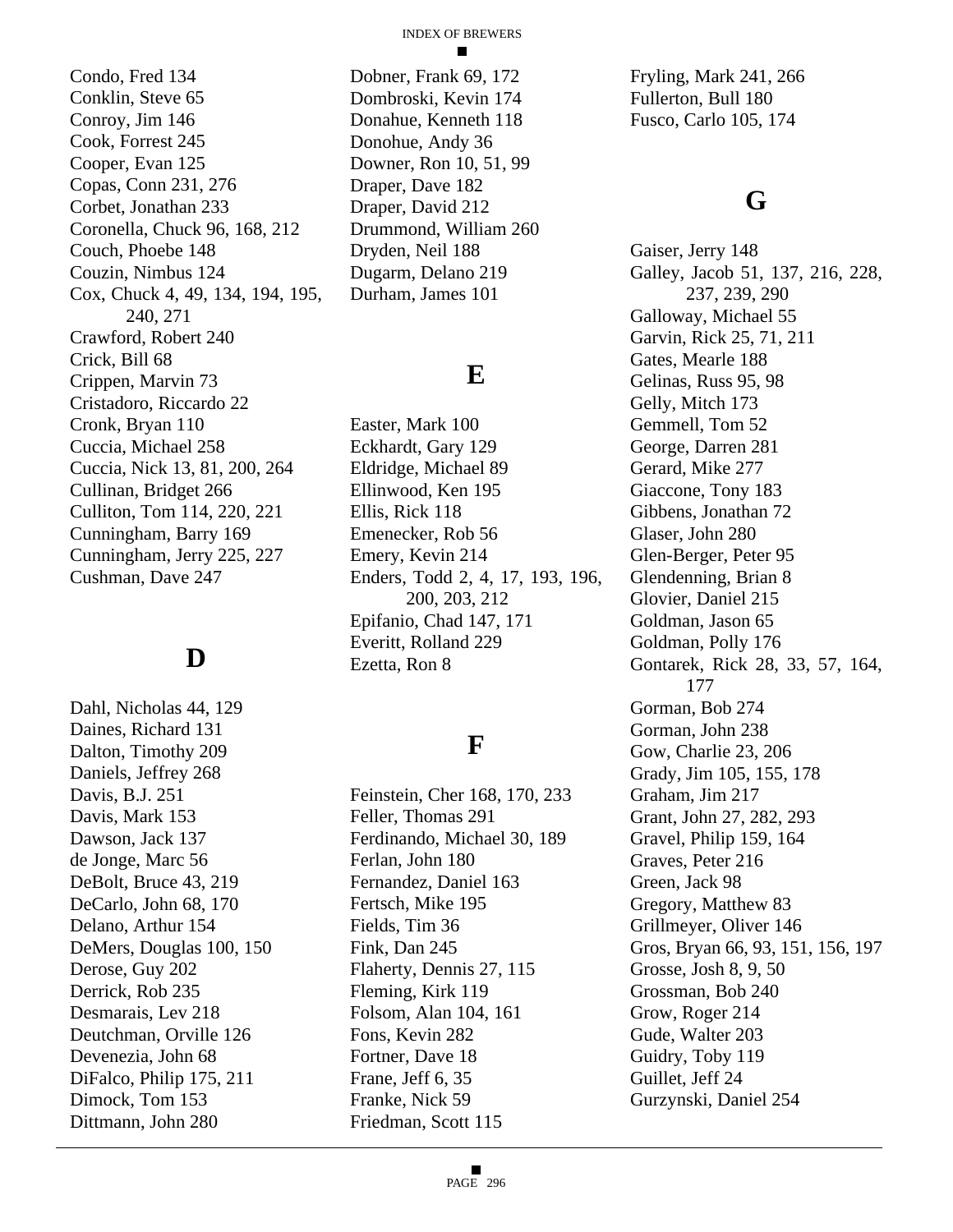#### **H**

Haag, Mike 191 Haberman, David 66, 193, 236 Haiber, Rob 33 Hainer, Allen 91 Hale, Eric 184 Hall, Joseph 17 Hall, Michael 252 Hammerstone, Rick 31 Haney, Kenneth 21 Hansen, Stephen 94, 287 Hardy, Fred 25, 207, 259, 267 Hardy, Norm 47 Harney, Alan 58 Harpalani, Jai 218 Hatlestad, Don 74 Hawkins, Rick 29, 62, 115 Heavner, Lou 228 Heino, Jukka 279 Henchal, Erik 48 Herbert, Mike 167 Herman, John 37, 59 Herron, David 271 Hersh, Jay 92, 93, 145, 235, 264 Hewit, Jeff 30, 33 Hiams, Nick 118 Higby, Jon 104, 108, 138 Hill, Bruce 290 Hill, Chris 117 Hitchcock, Chip 90 Hlushak, Vic 187 Hoenig, Mark 114 Hollenbeck, Dion 222 Holmes, Robb 287, 288 Holt, Chet 118 Hoopes, Michael 36, 125, 221 Hosack, Dale 39 Hotchkiss, Tom 90 Hughes, Mike 38 Hultin, Phil 277 Humphrey, Patrick 27, 115 Hunter, Richard 63 Hussey, Leigh Ann 242, 260

#### **I**

Imes, Jeff 121, 226 Ireland, Jeff 161 Isenhour, John 168, 233

#### **J**

Jenkins, Alex 2, 48, 87 Johnson, Jeffrey 117 Johnson, Larry 75 Johnston, Anthony 175 Jones, Bob 7, 53, 103 Juvaste, Simo 278

#### **K**

Kackman, Donald 251 Kaczorowski, Scott 284 Kaltenbach, Tom 107 Kane, Ken 156 Karplus, Kevin 234, 235 Katman, Lee 275 Kelly, Paul 272 Kenny, Michael 19 Kerby, Lynn 71 Kesicki, Ed 106, 137 Kipps, Jim 147 Kirby, Todd 269 Klausler, Peter 89 Klein, David 96, 152 Klett, Michael 52 Kligerman, Andy 228 Klinkhoff, Sam 157 Korcuska, Michael 67 Korzonas, Al 13, 17, 20, 104, 105, 108 Kranz, Stephen 159

#### **L**

Laatsch, Timothy 31, 33 Labeck, Joe 127 Land, Daniel 112, 216 Lane, Paul 106 Lang, Mike 67 Larsen, Jim 51 Larson, Rick 9 Larsson, Mikael 230 Leenes, Ronald 273 Leith, Tom 21, 212 Lemons, Mike 19 Lenihan, Rich 72 Leone, Don 192 Lertora, Horacio 227 Levey, Don 114 Lien, Jan 277 Ligas, Mike 96, 148, 263 Light, Marc 147 Lindner, Mike 242 Lloyd, Michael 26, 182 Lodahl, Martin 1, 90, 91, 134, 197, 198, 205, 211 Lord, Scott 103 Lutzen, Karl 94, 197, 199 Lynch, Andrew 70 Lynch, Caitrin 11 Lyons, Tom 50

#### **M**

MacNeal, Keith 124, 191 Malone, Andy 141 Maloney, Bryan 120, 161 Maloney, P.J. 40 Manahan, Ted 194 Manning, Matthew 58 Manteufel, Thomas 241, 288, 289, 290 Maples, Matt 246 Marshburn, M. 59 Martin, Kevin 14, 128 Mason, Gary 6 Mast, Russell 258 Maszerowski, Tom 264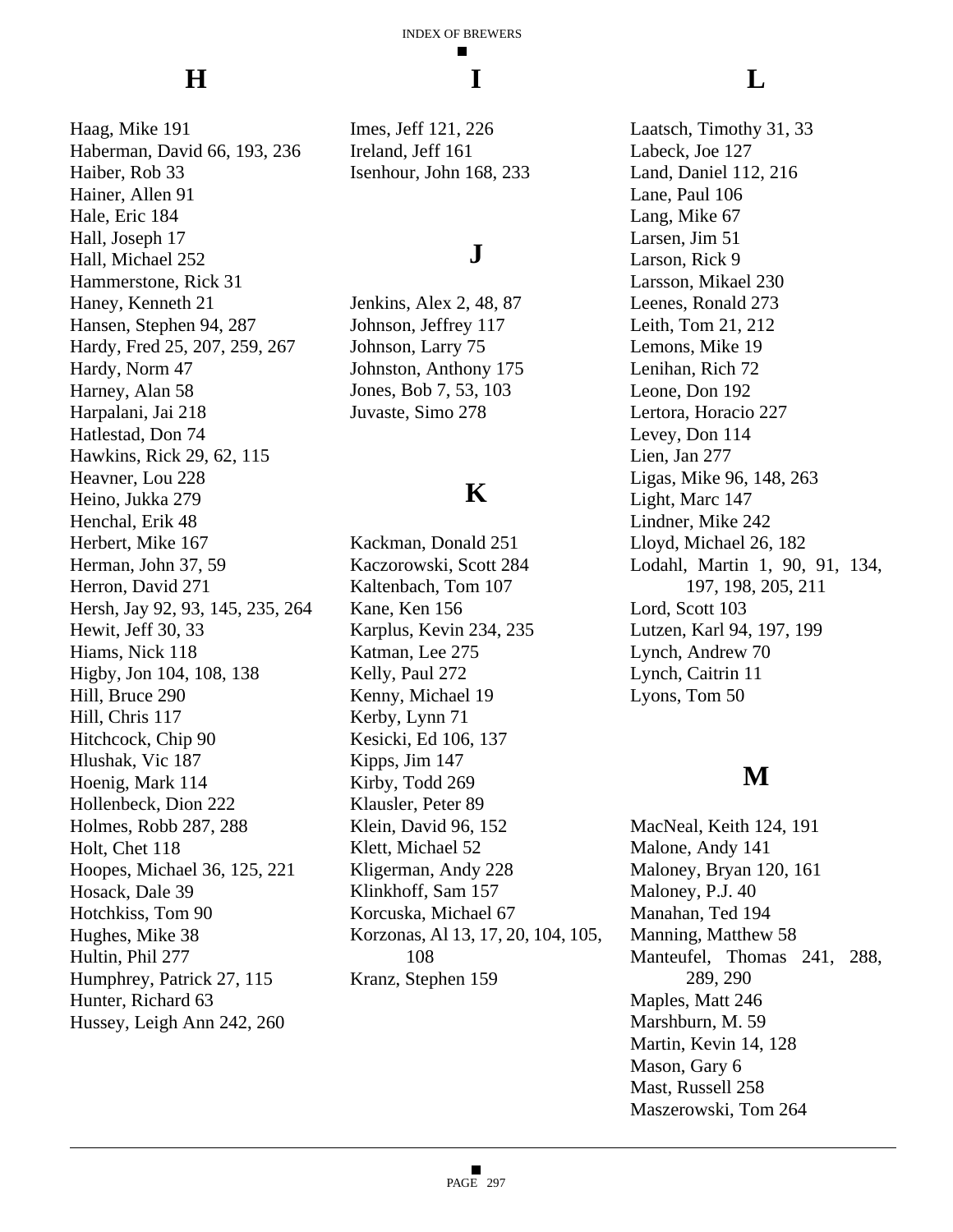Matuloris, Paul 102 Maurer, Donna 253 May, Elaine 194 McBride, Kevin 6, 82, 98 McCarthy, Gary 226 McConnell, Dan 257 McConnell, Guy 18, 93, 95, 176, 239 McDaniel, Don 49, 196 McDonald, Stephen 182 McFarland, Paul 38 McGovney, Brian 158 McLeod, Keith 283 McNally, Jeff 224 McRuiz, Steve 9 Mellby, John 134 Mennitt, Stuart 279 Mercer, Steve 246 Meredith, John 75 Meyer, Kurt 164 Middlestadt, Thom 124 Midence, Alejandro 221 Milan, Andrew 186 Miles, Dan 169 Miller, David 142 Miller, Joyce 244 Millspaw, Micah 80, 97, 140, 198, 201 Minter, Michael 185 Mitchell, Steve 110 Mizener, Jeff 200 Mongeon, Rob 73 Montefusco, Ron and Sharon 61, 190 Moody, Charlie 255, 256, 261 Morey, Dan 23, 70 Mort, Christopher 191 Moss, Jamey 175 Mossberg, A.E. 3, 145, 263, 271 Moucka, Ronald 154 Murphy, Bob 149 Murphy, James 139 Murray, Patrick 59

#### **N**

Nasiatka-Wylde, Jim 123 Nazelrod, Gary 278 Neave, Peter 43 Nelligan, Ann 135 Nevar, Mark 22, 102 Newkirk, Joel 203 Nielsen, Robert 103 Nightingale, Mark 135 Nikkanen, Kari 209

#### **O**

O'Keefe, Tim 206 Oertel, Russel 83 Ogline, Fred 41 Ollmann, Ian 181 Olsen, Jon 119 Olson, Gordon 258

### **P**

Palme, Diane 266 Palmer, Gabrielle 76 Palmer, John 107, 113 Pancakes, Jolly 275, 276 Parsons, Jed 69, 137, 201 Pastuszak, Andy 54 Patrick, Andrew 175 Pawar, Yashodhara 276 Paynter, Stuart 269 Peacock, Mark 76 Pemberton, Bill 2, 79 Pendergrass, Eric 73 Pepke, Eric 272 Perez, Kristine 44, 229 Peters, Stephen 16 Pettit, William 165 Peyerl, Herb 10 Philips, Al 162 Phillips, Andy 14, 265 Phillips, Tim 169 Phipps, Clay 79

Pierce, Jim 142 Pike, Jeremy 162 Pohl, Derrick 204 Polaschek, Dave 242 Pollard, Joseph 223 Porter, Rudyard 238 Posey, Dodger 179 Posniewski, Shannon 167 Powell, Ross 252 Power, Desmond 284 Preslar, Martin 243 Price, Carl 28 Purdy, Guy 123 Pursley, Stephen 248, 250 Pyle, Norm 22, 210

#### **R**

Raike, Ron 252, 259 Raisman, Neal 265 Ransom, Richard 135, 198, 273 Ranta, Kevin 130 Raudins, Glenn 122, 224 Redman, Mark 39 Reed, Len 49 Reeves, Jay 224 Renner, Jeff 57, 108, 218, 223 Richardson, John 229 Richer, Al 110 Richman, Darryl 4, 65, 86, 134, 213 Ridgely, Bill 202 Rigney, James 162 Ritter, Dan 41 Roat, Todd 141 Roberts, Doug 1, 3, 47, 86, 89, 91, 146, 194 Robinson, Tim 165 Ross, Bruce 63, 123 Rossini, Anthony 172 Roy, Subhash 81, 202 Rudebusch, Roy 21, 238 Rudolph, Don 220 Russell, Stephen 51, 80 Russo, Phil 30 Rybczniski, Robert 158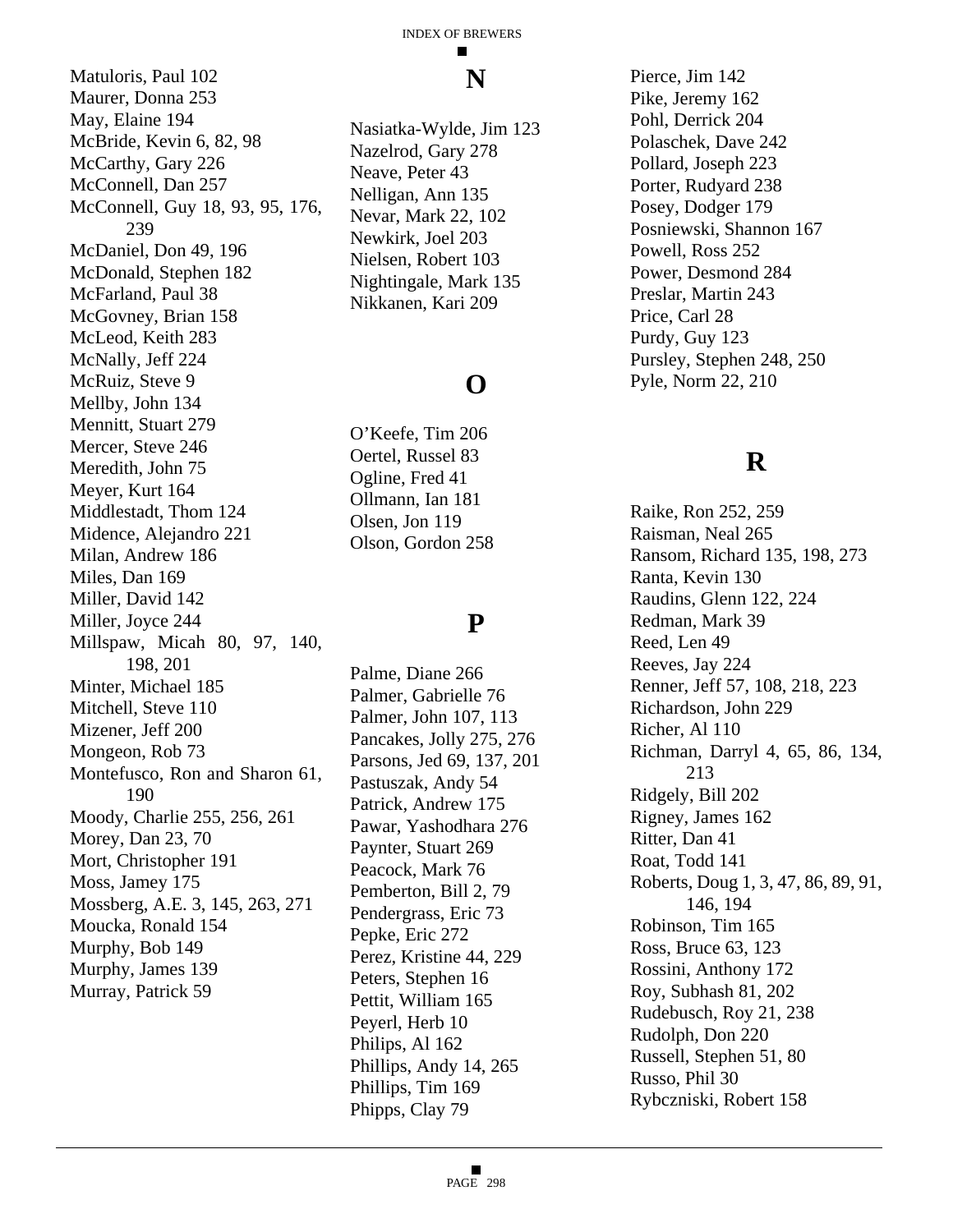#### **S**

Sabbe, Vance 35, 58 Sabin, Peter 227 Sabin, Peter and Kristi 230 Saffer, Rex 206, 215 Saikley, C.R. 195 San Soucie, Marc 66, 86, 89 Sanders, John 173 Sanford, Claire 278 Santore, Robert 244 Santos, Joseph 112 Saulnier, Todd 249 Schamel, George 142 Schilling, Kurt 254 Schmidling, Jack 13, 272, 275 Schniter, Philip 159 Schultz, Gene 6, 10, 66 Schultz, Jim 223 Schwab, Bryan 119, 141, 186 Schwarzenbach, Eric 248 Schweikert, Eric 267 Scoggins, Philip 38 Scoles, Kevin 94, 195 Seipp, Jerome 180 Seitz, Phillip 16, 204 Seyler, Richard 84 Shapiro, Marc 255, 257 Sharp, Edwin 73 Shenton, Chris 100 Shepherd, Jason 252 Sheridan, Michael 56 Sherril, Paul 151 Shirey, Joe 169 Shirley, Bill 102, 183 Skeels, Jack 24 Slack, Bill 152, 198, 201 Slade, Steve 97 Smith, Dale 61 Smith, David 86 Smith, Jack 75 Smith, James 238 Smith, Steven 210 Smithey, Brian 80, 239 Sobol, Rebecca 257 Soennischsen, Richard 21 Sorell, Matthew 280 Speckman, Erik 26

spiced beer pepper 159 Stahl, Fredrik 125, 126 Stampes, Jeff 62, 158 Starks, Jim 185 Stave, Joel 250 Steinkamp, Edward 164 Stern, Richard 17 Stevens, Mark 7, 66, 90, 178 Stirling, Patrick 85, 86, 167 Storz, Tony 205 Strickland, Chris 42 Strommer, Dale 39, 60 Stroud, Steve 229, 291 Stueven, Richard 148, 159 Sutherland, Chris 292

#### **T**

Taber, Bruce 39, 121 Taratoot, Mark 155, 240 Tarrio, Charles 174 Tatarian, Greg 30 Taylor, Al 263 Taylor, Brett 130 Taylor, John 230 Thielges, Bart 39, 228 Thomas, Douglas 283 Thomas, Nick 133 Thomas, Rob 292 Thomas, Spencer 54, 62, 94, 108, 140, 217, 244 Thormodsen, Arne 247 Tiilikainen, Laura 274 Tilghe, Michael 236 Timmerman, Paul 99 Timmerman, paul 172 Tinsley, Stephen 25 Tippin, Marty 60, 76, 225 Tisdale, Robert 121 Tutzauer, Frank 16, 80, 82

#### **U**

Uchima, Mike 128, 165

#### **V**

Van Dyke, Alan 36 Van Iderstine, David 151 van Wyk, Ken 2 Vaness, Dave 282 Vanthilt, Erik 192 Varady, John 143, 188, 230 Vaughn, Al 20 Veazey, Randy 60, 120 Veino, Don 151 Verdekel, Steven 160 Volker, Jim 29 von Winckel, Greg 42 Vyhnal, Christopher 32

#### **W**

Waananen, Wayne 43 Wagnecz, Glen 72, 111 Walker, Tim 125 Wallinger, Wade 283 Walsh, Andy 127 Walter, Brian 176 Watson, John 7, 48 Webb, Jack 133 Wegeng, Doug 88 Weisberg, Bruce 37 Weiss, Ken 79, 150 Welch, Arun 234 West, Carl 235 White, Mike 41 Whitman, Dave 155 Wilcox, Andy 2, 168 Williamson, Tracy 188 Winters, Greg 15, 136, 153 Witherspoon, W. Mark 20 Wolff, Karl 272 Wolodkin, Greg 139 Wood, Michael 115 Woodson, Curt 179 Wright, Allan 68, 70 Wronka, Doug 74 Wyatt, Ed 35 Wyllie, John 16, 23, 55, 239, 242, 276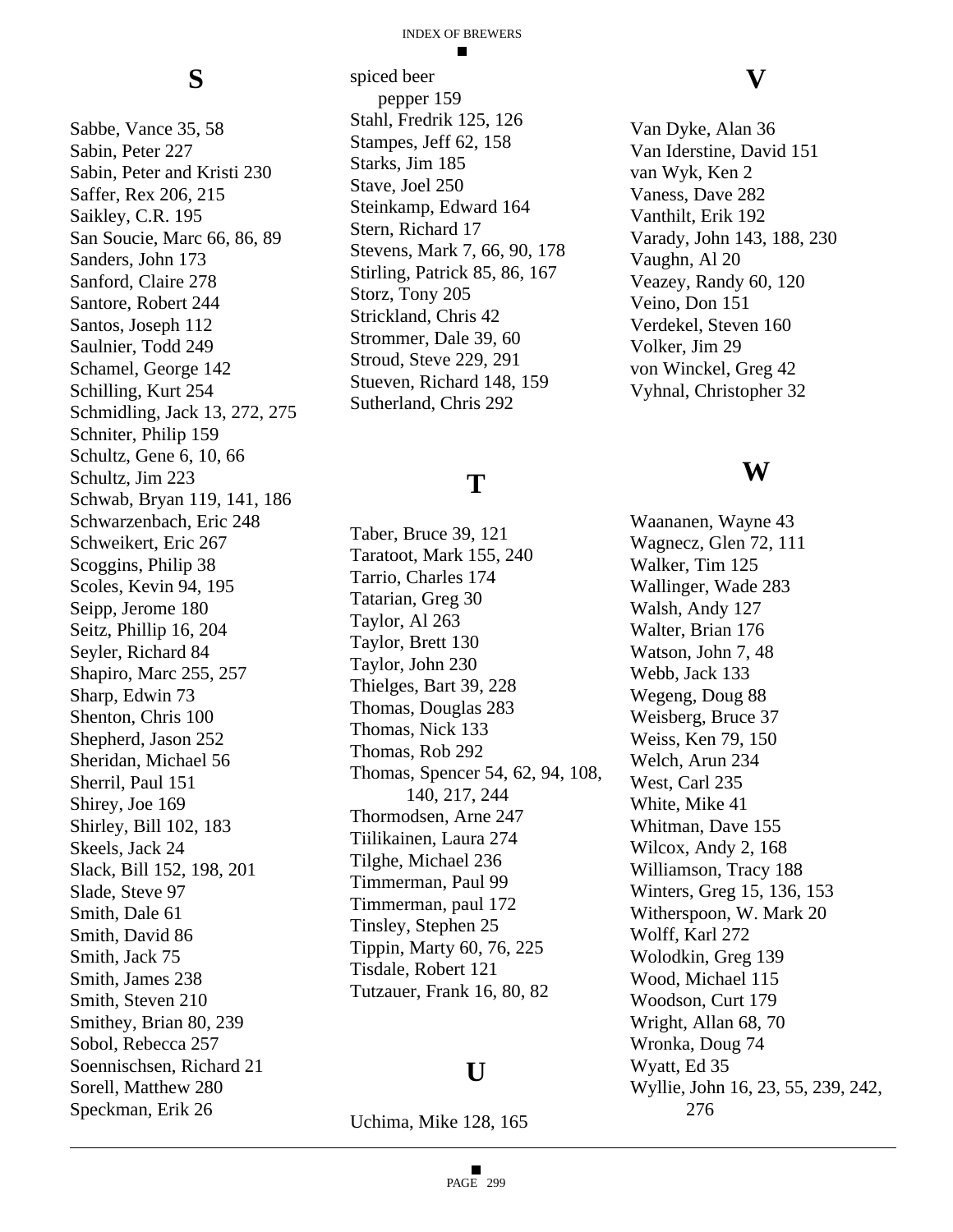Wynsen, Thomas 129 Wysong, Bob 42

#### **Y**

Yandrasits, Michael 172, 275 Yelvington, Steve 14 Yen, Johnny 161 Yoost, John 12 Young, Pete 11

#### **Z**

Zenhuasen, Erik 154 Zentner, Lynn 170 Zentner, Michael 49, 235 Zimmerman, Gene 83 Zulauf, Mike 149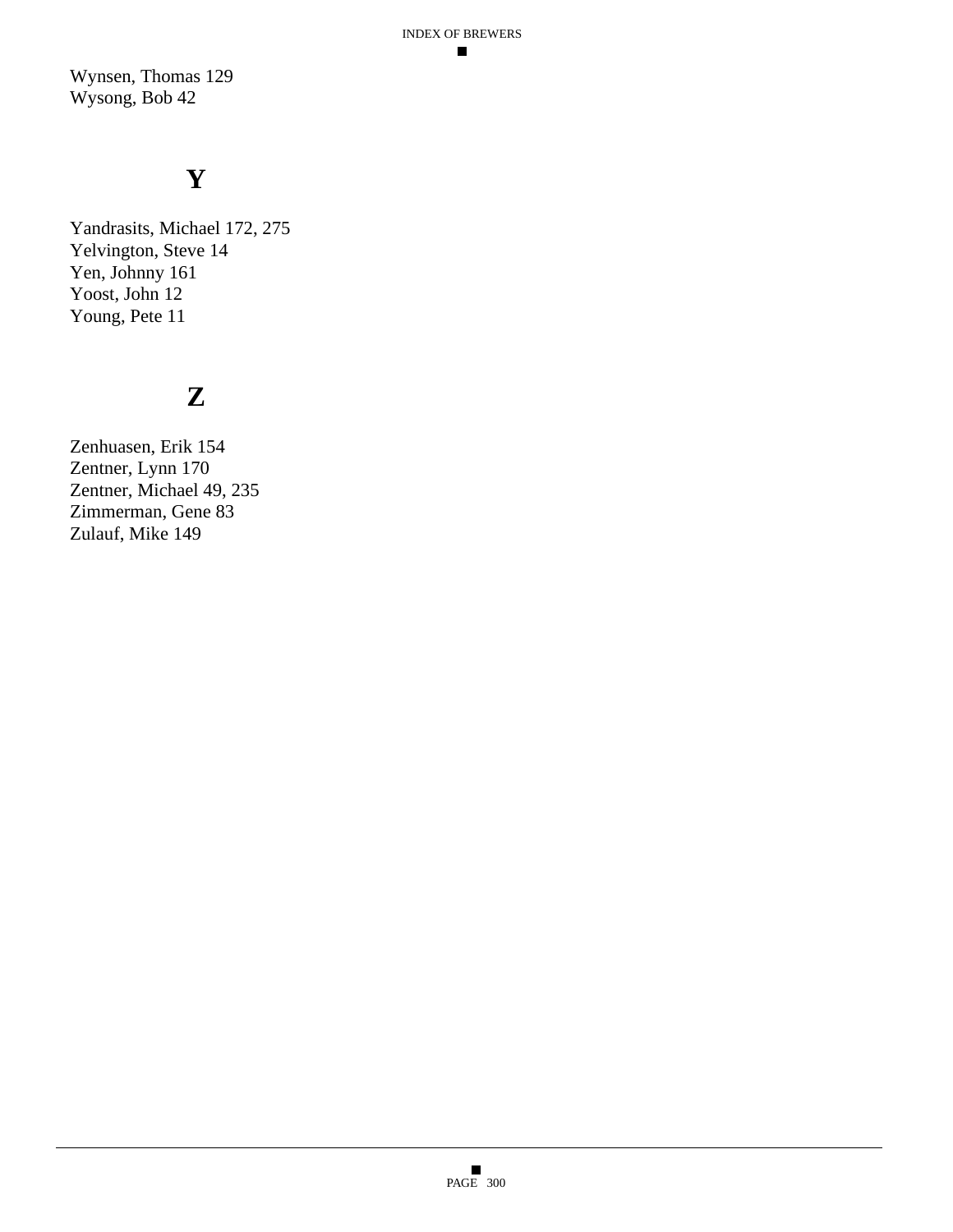# **Index**

#### **A**

abbey beer 226 see "Trappist ale" or "Belgian ale" or "trippel" or "dubbel" or "enkel" absinthe 275, 276 Adelaide sparkling ale 36 adjuncts corn 17 lima beans 177 oatmeal 17, 76, 85, 88 oats 143 rice 17 rice, Basmati 39 rye 100, 105, 108 see also "fruit beers" wheat 88 wild rice 14 alcohol no-alcohol beer 283 ale 190 brown 4 cream 16 mild 4 old pale 1–45 see "alt" see "barleywine" see "Belgian ale" see "brown ale" see "fruit beer" see "India pale ale" see "pale ale" see "porter" see "Scottish ale" see "spiced beer" see "stout" strong wild rice 14

allspice in cider 267 in dark ale 149, 152 in pale ale 148 in wheat beer 65, 153 almond amaretto liquer 282 alt 200, 201, 203, 209, 211, 215, 223, 225 amaretto 282 amber ale see "pale ale" amber lager see "Märzen" American ale see "pale ale" American lager 53, 57, 58, 59, 61, 62, 222 see also "lager" American wheat 69, 70 see also "wheat" Amherst, General 289 Anchor Liberty Ale see "Liberty Ale" Anchor Porter 117 Anchor Steam Beer 79, 80, 81, 84 Andechs 47 Anderson Valley Barney Flats Oatmeal Stout 99, 129 apple ale 169, 170 cider 263 crabapple liquer 281 in ale 167 apricot ale 171, 180, 182 melomel 242, 245, 252

#### **B**

Baderbrau 54 Bailey's Irish Cream 275 banana melomel 246 barleywine 133–143 Barney Flats Oatmeal Stout see also "Anderson Valley" 99, 129 basil metheglin 250, 258 with honey 151, 156, 165 Bass Ale 6, 8, 10, 11, 31, 35 Bavarian lagers, see "lager" bay leaf in metheglin 237 Beamish Stout 125 bean lima, in ale 177 beets mead 240 Belgian ale 193–231 coriander ale 152 cranberry wit 191 strong ale 203, 222 see also "Trappist", "lambic", "wit" Berliner Weisse 67 berry liquer 271 Bier de Garde 215 Bigfoot see "Sierra Nevada" bitter 1–45 Black Butte Porter see "Deschutes" blackberry ale 176 lager 190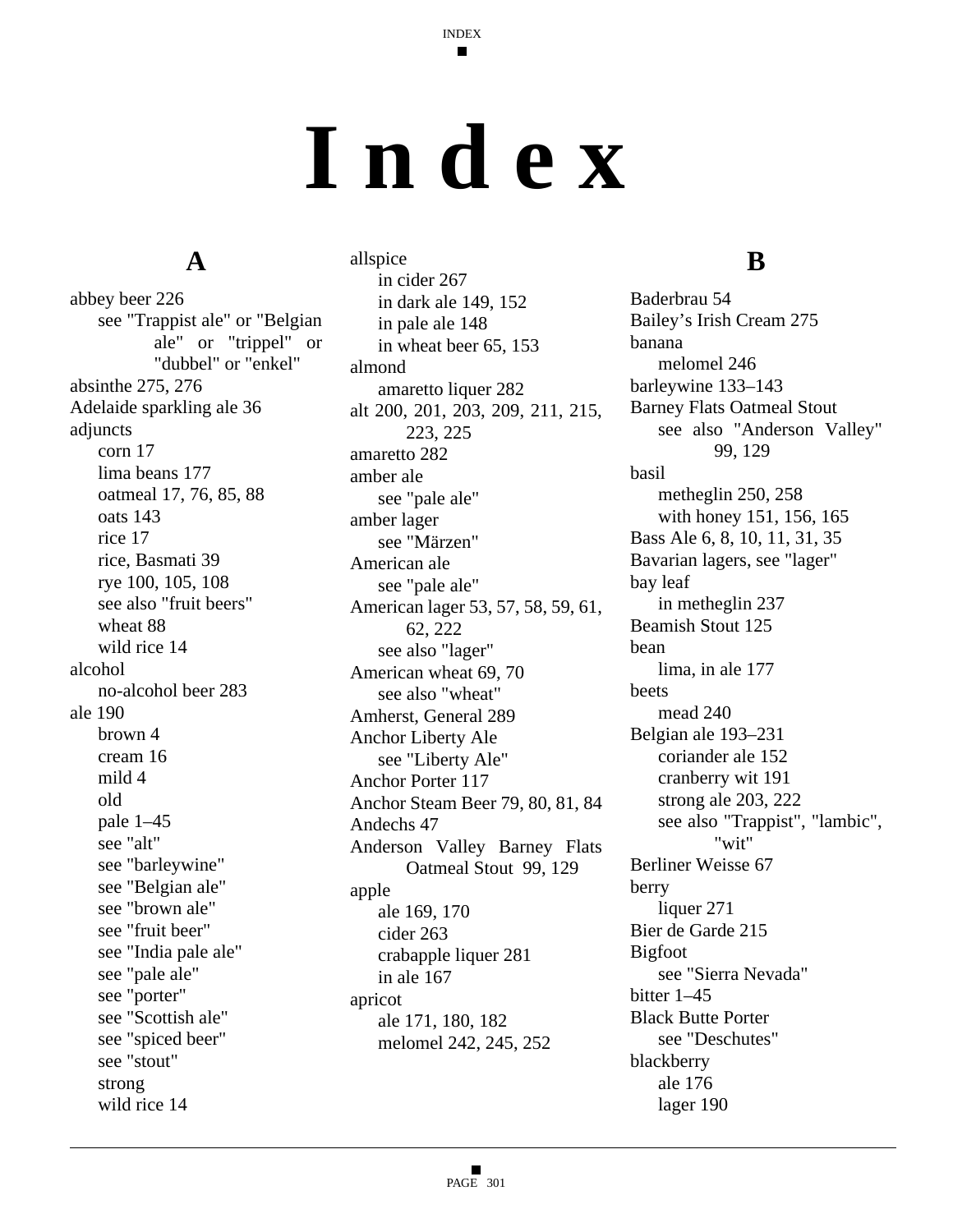INDEX

melomel 243, 247, 252 porter 186 stout 168, 174 wheat beer 174, 177, 179 blueberry 190 ale 173, 177, 179, 191 in pale ale 167 in stout 168 lager 180 melomel 233, 235, 252 bock 49, 50, 51, 52, 54, 56, 57 dopplebock 133, 134, 135, 137, 138, 139 helles 55 maibock 57 weizenbock 72, 74 see also "lager" Boddington's Bitter 25 borscht mead 240 braggot 202, 247, 255, 257, 259 maple 249 brandy 283 bread kvass 273 brown ale 193–231 mild 4, 13 raspberry 180 robust 17, 19, 21, 30, 36 spiced 152, 154, 164 brown sugar in stout 85 Budweiser 53

#### **C**

cactus prickly pear mead 233 California Common 79, 80 candy see also "chocolate" see also "Belgian" or "Trappist" cardamom in cyser 234 cardamon in dark ale 152 in pale ale 157

Carp Ale 6 carrots mead 240 Celebration Ale 35 see also "Sierra Nevada" Celis 204, 205, 208, 228 Celis Grand Cru 228 celtic ale 209 Central America chicha 284 cherry honey wheat 172 in lager 167 in porter 104 melome 249 melomel 252 pale ale 168 stout 182, 187 wheat beer 186, 187, 189, 190, 192 chicha 284 chicken see "cock ale" chicory in barleywine 137 chili peppers in amber ale 157 in mead 260 in pale ale 147, 151, 156, 158 see also "pepper," and "spiced beer" with chocolate 159 Chimay 194, 195, 199 Chinese herbs mixed, metheglin 256 chocolate in mead 261 in porter 126, 128 in raspberry stout 181 in spiced ale 160 in stout 130 see also "cocoa" with pepers 159 Christmas beer see "holiday beer" cider 263–269 cranberry 264 maple 264

perry 267 scrumpy 265 cinnamon candy, in apple ale 170 in brown ale 152 in cider 267 in cyser 234 in dark ale 149, 152 in pale ale 9, 146, 148, 149, 150, 153 in spiced ale 161 see also "spiced beer" with honey 162 citrus fruit ale 171 clove and raisin, mead 250 cloves in brown ale 152 in cider 264 in pale ale 148, 153 cock ale 292 cocoa in porter 126 in stout 130 see also "chocolate" coffee in pale ale, 195 in porter 123 in stout 93, 94, 112, 114, 115, 119, 120, 121, 122, 128, 130 kahlua 274 see also "kahlua" Cooper's Sparkling Ale 36 Coopers Stout 127 coriander in Belgian ale 152 in pale ale 149 corn chicha 284 green stalk 289 see also "maize" or "American lager" Corsendonk 199 crabapple liquer 281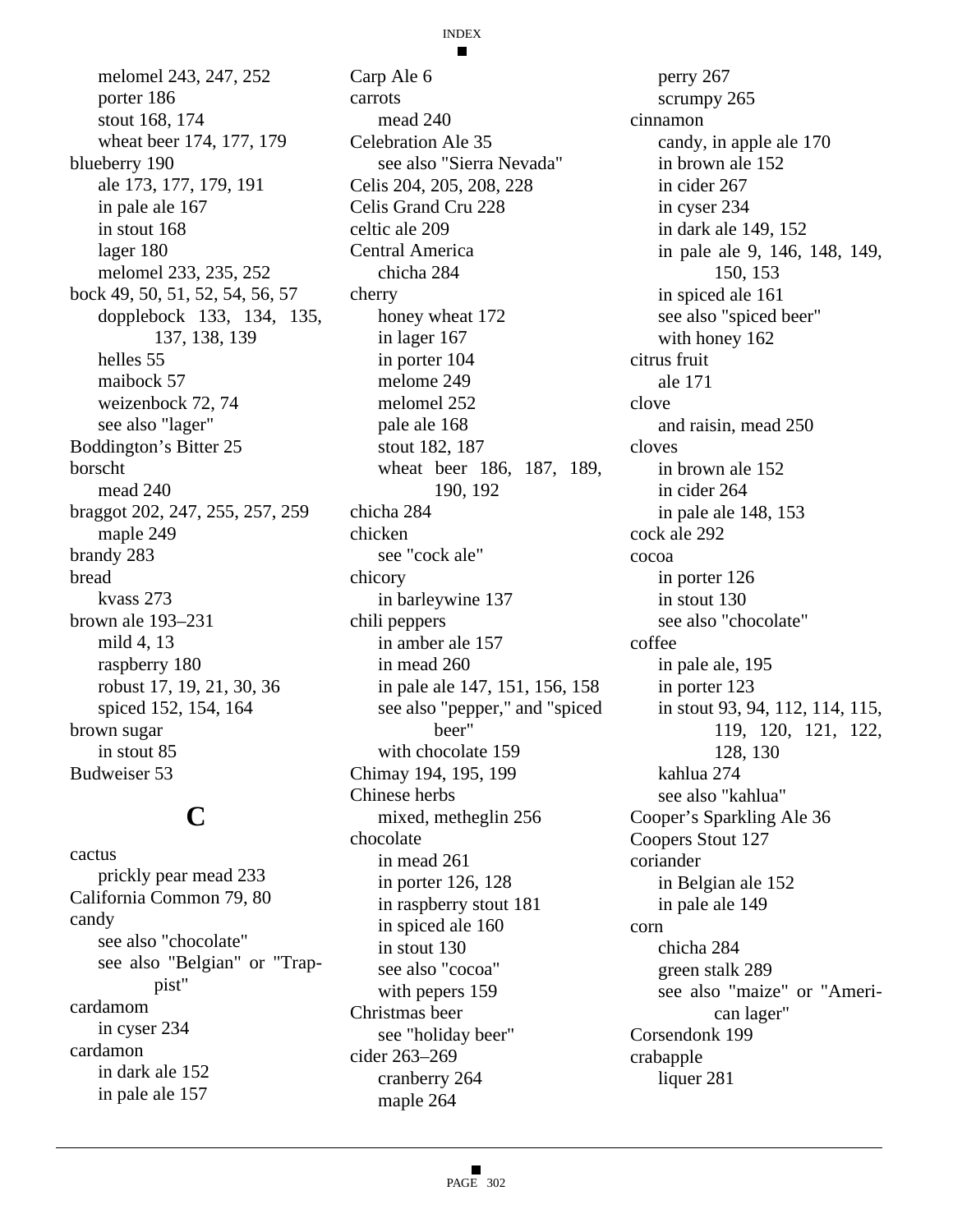INDEX п

cranberry ale 169, 171, 174, 176, 188, 189 cider 264 ginger ale 280 melomel 235, 239 wheat beer 186 wit 191 cream ale 16, 20 cream stout 97, 108 cream stout see also "stout" 97 cyser 234, 240, 242, 247, 257 spiced 234 see also "cider" or "mead"

#### **D**

dandelion mead 246 wine 275 dark lager 49, 51 see also "lager" see also "schwarzbier" dark wheat see "dunkelweizen" Deschutes Black Butte Porter 123, 129 dopplebock 50, 133, 134, 135, 137, 138, 139 see also "bock" Dos Equis 49 Double Diamond 8 dubbel 215 dunkels see "dark lager" dunkelweizen 66, 72, 73, 74

#### **E**

E.S.B. 4, 17, 20, 23, 24, 28, 37, 41 see also "pale ale" elderberry wine 276 elderflowers mead 248 enkel 229, 231 espresso see "coffee"

extra special bitter see "pale ale"

#### **F**

Falcoon 54 Fat Tire 214 Fenner, Major Thomas 288 fest beer see "Vienna", "Märzen", and "lager" Finland sahti 278, 279 sima 274 flowers clover 248 dandelion 246 elderflower 248 gorse 248 hawthorn 248 lavender 242 mixed, metheglin 248 rose 248 Foster's 58 Franklin, Benjamin 290 fruit beer 167–192 basic recipe 168 Full Sail Ale 10, 29 Fuller's ESB 20, 24, 32 Fuller's London Pride 33

### **G**

galingale in mead 235 Gammel Brygd 54 garlic in dark ale 147 in lager 145 in pale ale 148, 150 soda 280 German ale 193–231 see also "Kölsch" and "alt" gin sloe 284 gingane 273

ginger in pale ale 145, 146, 150, 153, 160 in steam beer 83 in wheat beer 153 see also "spiced beer" with honey 151 ginger ale 274, 279, 281 ginger beer 146, 148, 150, 155, 272 historical (1860s) 293 see also "ginger" and "spiced beer" glogg 271, 277 see also "mulled wine" gorse flowers 248 Grant's Celtic ale 209 Grant's Imperial Stout 111 grape pyment, concord 250 grapefruit melomel 242 grapes riesling pyment 234 green corn stalk 289 Guinness Stout 94, 98, 101, 109, 110, 118, 123 see also "stout"

#### **H**

habañero metheglin 260 hard cider see "cider" 263 Harpoon Winter Warmer 151 hawthorne flowers mead 248 hazelnut in brown ale 164 hefe weizen see "wheat beer" Heineken 58 helles bock see "bock" herbs 145–166 as hop substitute 134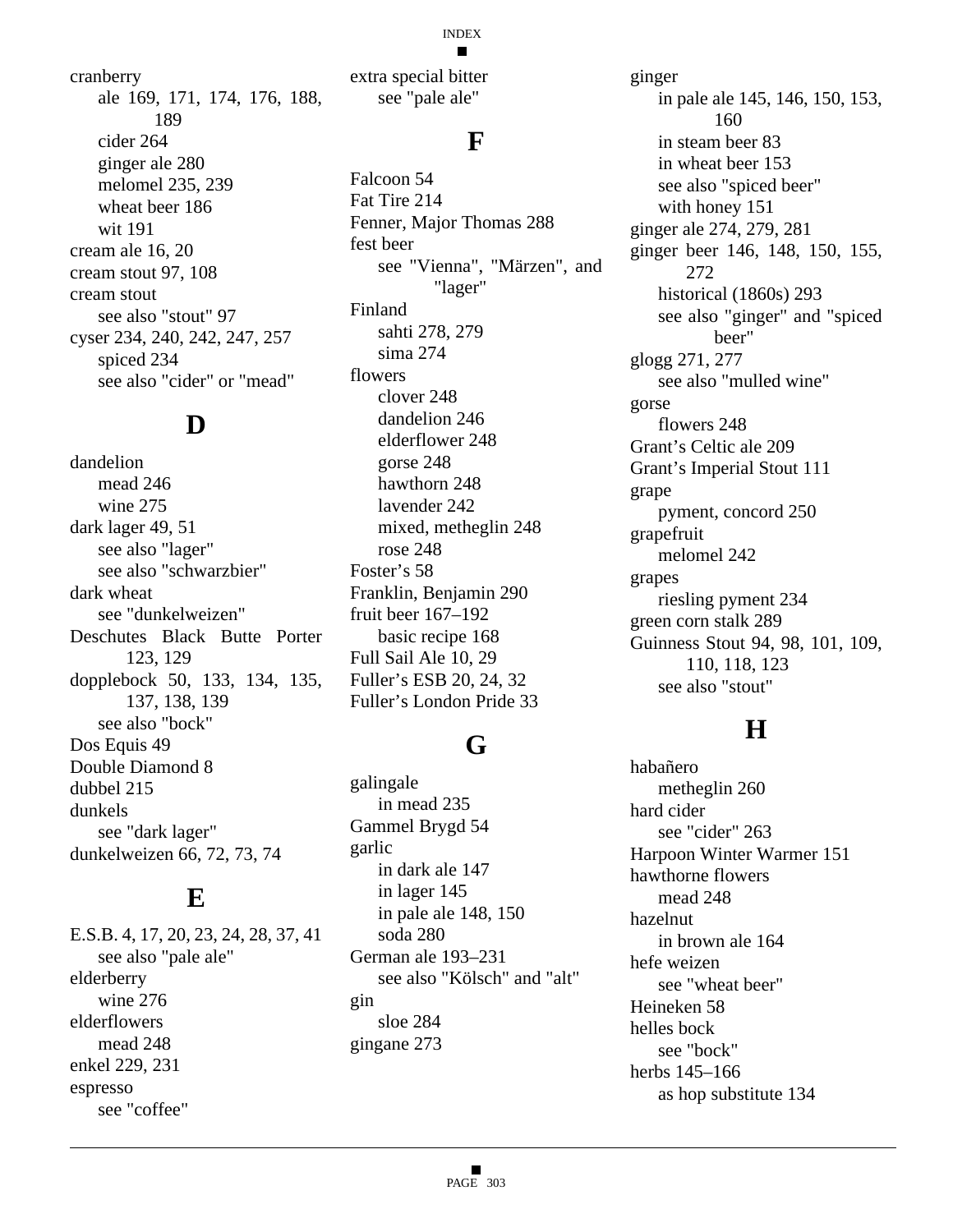historical recipes 287–294 1500s 292 1600s 290 1700s 288, 289 1820s 292 1860s 293 1920s 290 1970s 288 cock ale 292 ginger beer 293 lemon beer 293 London ale 292 mead 290 prohibition 294 pumpkin beer 289 spruce beer 289, 290, 293 stout 291 strong ale 293 Hoegaarden 204, 205 see also "Celis" holiday beer cranberry ale 188 see also "spiced beer" spiced ale 159 spiced dark ale 148, 152 spiced pale ale 145, 146 spiced wheat beer 65 Holy Cow! Brewery 29 honey brown ale 217 cherry wheat 172 in amber lager 60 in barleywine 141 in lager 51 in pale ale 18, 39 in porter 114, 119, 121 in spiced ale 153 in spiced beer 145, 149, 151 in wheat beer 65, 66, 74, 75 see also "mead" with basil 151, 156, 165 with cinnamon 162 with spruce 159

Hood River Brewing Company 10

#### INDEX н

#### **I**

I.P.A. 7, 8, 9, 15, 31 see also "india pale ale" india pale ale 1–45, 15, 20, 23, 26, 28, 31, 37, 43, 44 see also "Liberty Ale" invert sugar in old ale 142 Irish ale 18 see "pale ale" Irish cream 282 liquer 275, 278 Irish dry stout, see "stout" 88 Irish red ale 197 see also "pale ale"

#### **J**

J.W. Dundee's Honey Brown 217 jalapeño peppers in pale ale 147, 151 see also "chili peppers," "pepper," and "spiced ale" juniper in metheglin 239 sahti 278

#### **K**

kahlua 274, 276, 279 in stout 97 Kentucky common beer see "Kentucky sour mash" Kentucky sour mash 80, 84 Killian's 19 kiwi fruit melomel 235, 246 wheat beer 178 Kölsch 199, 202, 206, 211, 215, 220, 221, 225 kriek 198 kumiss 277 kvass 273, 275, 281, 282

#### **L**

lager 47–63 American 53, 57, 58, 61, 62 American light 222 American, pre-prohibition 57 blackberry peach 190 blueberry 180 bock 54, 56, 57 cherry 167 dark 49 helles bock 55 light 51, 58, 61, 62, 63 maibock 57 Märzen 49, 52, 53, 55, 56, 58, 59 Munich dunkels Munich helles 47, 50, 60 pilsner 48, 52, 54, 56, 58, 60 Vienna 48, 49, 52, 55, 56, 58, 59, 62, 63 wheat 50 lambic 198 lavender mead 242 lemon in spiced beer 153 mead 253 melomel 253 wheat beer 191 lemon beer 291, 293 lemonade alcoholic 280 Liberty Ale 9, 11, 16, 23, 25 light lager see "lager" lima bean ale 177 liquer amaretto 282 berry 271 brandy 283 coffee 279 crabapple 281 Irish cream 275, 278, 282 kahlua 274, 276, 279 sloe gin 284 tea 272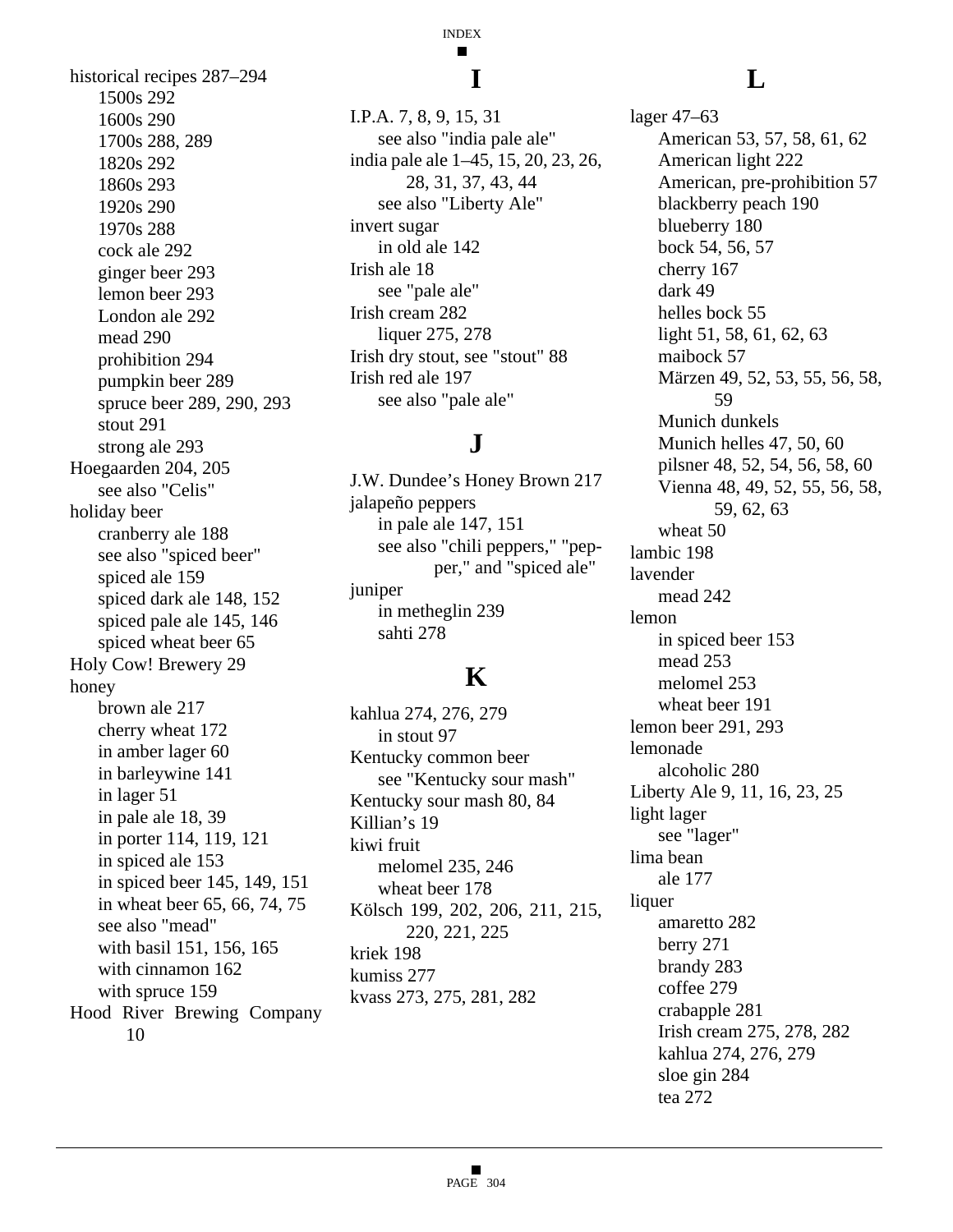Longshot Hazelnut Brown Ale 164

#### **M**

mace in spiced ale 161 Mackeson's Stout 85, 86, 90 maibock 51, 57 malz bier 47 mangoes melomel 255 maple braggot 249 cider 264 in pale ale 153, 162 in porter 130, 131 in spiced beer 163 in stout 103, 147 in wheat beer 73 mead 237, 238, 243, 252, 259 porter 113, 163 Märzen 49, 52, 53, 55, 56, 58, 59, 63 see also "lager" mead 233–261, 290 braggot 202, 247 cyser 234 dandelion 246 maple 237, 238, 243, 252, 259 pumpkin 241, 244 pyment 234 sack 235 see also "melomel", "metheglin", "cyser", "braggot", "honey" meat in scrumpy 265 see also "cock ale" melomel apricot 242, 245, 252 banana 246 blackberry 247 blueberry 233, 235 cherry 249 cranberry 235, 239 grapefruit 242 kiwi 235, 246 lemon 253

mixed berry 243, 252 mixed fruit 255 mulberry 241 orange 258 peach 233, 253 pomegranate 257 rapsberry 243 raspberry 246 rhubarb 244, 253 star fruit 235 strawberry 240 metheglin 233, 290 basil 250, 258 chili pepper 260 dandelion 246 juniper 239 mint 244 mixed Chinese herbs 256 raisin and clove 250 tea 235 vanilla 245 mild 217 mild ale 4, 13, 213 milk kumiss 277 mint in stout 130 kvass 282 metheglin 244 molasses in barleywine 141 in stout 100 Moretti 52 mulberry melomel 241 mulled wine 282 see also "glogg" mulling spices see "holiday beer" or "spiced beers" Munich helles 47, 50, 60 Murphy's Stout 101

#### **N**

Newcastle Brown 216 Newcastle Brown Ale 221, 227 nutmeg in brown ale 152

in cider 267 in dark ale 152 in pale ale 149 in spiced ale 161 in wheat beer 153

#### **O**

oatmeal in barleywine 143 in wheat beer 76 stout 85, 86, 87, 92, 93, 95, 98, 99, 101, 105, 106, 108, 111, 115, 118, 119, 121, 125, 126, 129 stout, imperial 96 **Oktoberfest** see also "lager" old ale 142, 195, 198, 200, 207, 210 see also "holiday beer" or "strong ale" Old Peculier 14, 195, 200, 207, 210 Old Style 5 orange in brown ale 152 in dark ale 149, 152 in pale ale 149, 153 melomel 258 ordinary see "bitter" or "pale ale" Orval 230 oud broun 198, 218

#### **P**

pale ale 1–45 Adelaide sparkling ale 36 honey basil 156 maple 153, 162 wild rice 14 pale lager see "lager" peach ale 178, 191 lager 190 melomel 233, 253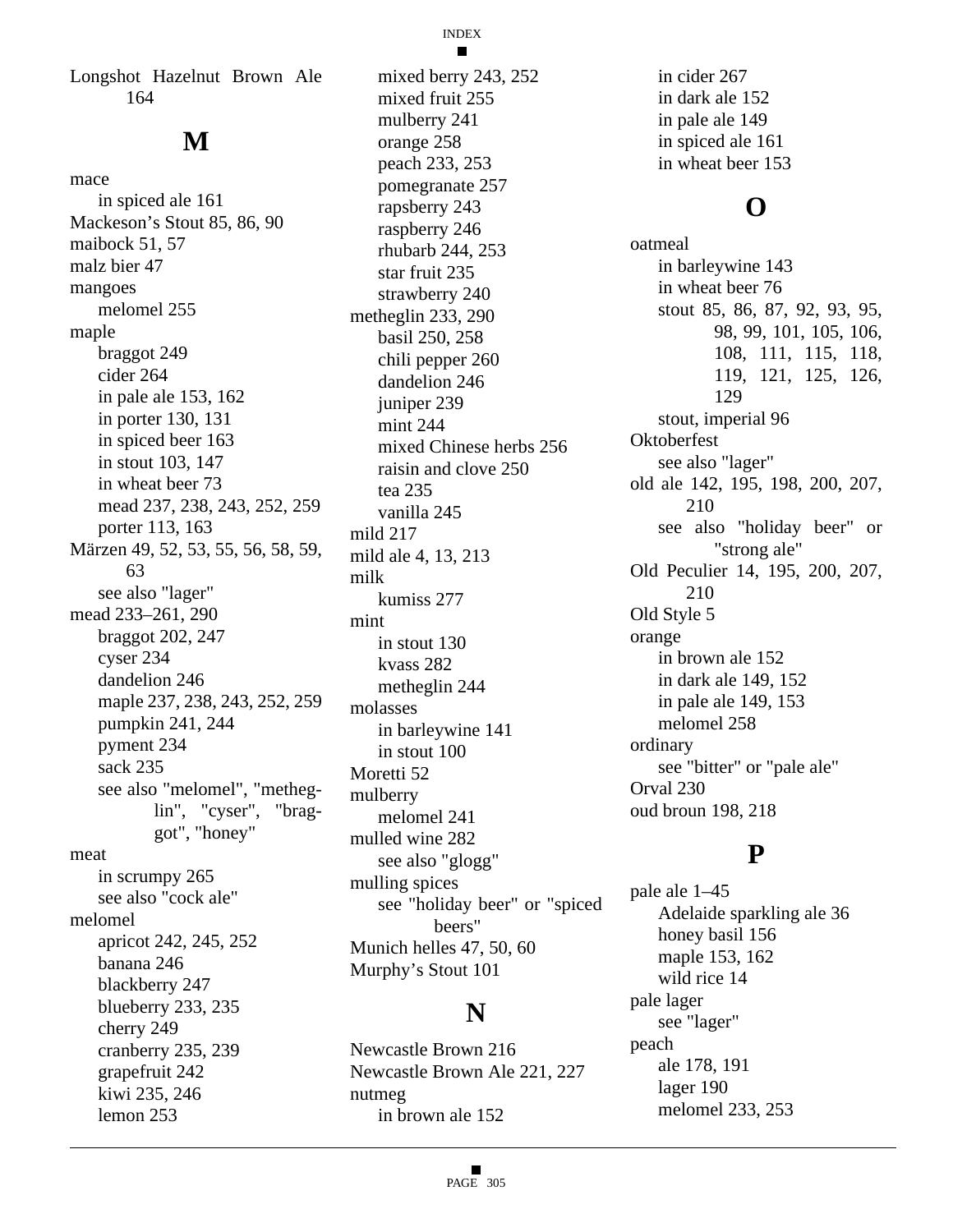INDEX

#### $\blacksquare$

smoked porter 83 wheat beer 178 pears perry (cider) 267 pepper chinese 158 green chili 156, 157 habañero 260 jalapeño 147, 151, 159 pepperoncini 159 serrano 151, 158 with chocolate 159 perry 267 Pete's Wicked Ale 17, 19, 21, 30, 36, 39, 196, 217, 219, 221 Pete's Wicked Red 30, 40 Pete's Wicked Summer Brew 33 pilsner 48, 52, 56, 58, 60 Bohemian 54 raspberry 183 see also "lager" Pilsner Urquell 49, 52, 55 plum ale 171 pomegranate melomel 257 porter 85–131, 194, 196 Anchor 117 blackberry 186 cherry 104 chocolate 126 coffee 123 historical (1821) 291 honey 119, 121 maple 113, 130, 131, 163 raspberry 172 Sierra Nevada 106, 107 smoked 82, 83 spiced 163 squash 183 potato ale 188 pre-Prohibition American lager see "American lager" prickly pear cactus mead 233 prohibition 290 pilsner 287 see "historical recipes"

prune juice in stout 122 pumpkin ale 165, 169, 174, 175, 176, 185, 192 ale, historical 289 mead 241, 244 squash as replacement 183 stout 175 weizenbock 184 wheat beer 188 pumpkin oil spiced ale 165 purl 292 pyment concord grape 250 riesling 234 see also "mead" Pyramid Apricot Ale 182

#### **R**

raisin cider 265 mead 250 raspberry ale 170, 172, 173, 178, 181, 182, 184, 185, 186 brown ale 180 melomel 243, 246, 252 pale ale 168 pilsner 183 porter 172 stout 169 wheat 183 wheat ale 171 wheat beer 177, 179, 181 wine 284 with chocolate 181 rauchbier 79, 82 see also "smoked beer" red ale 18, 19, 30, 38 see also "pale ale" Red Hook E.S.B. 20, 23, 26 red lager see "Märzen" or "lager" RedBack 68 rhubarb melomel 244, 253

robust brown ale see "brown ale" roggenbier 201, 207, 209, 216 romulan ale 272 root beer 271, 274, 283 historical 291 rose 287 flowers, mead 248 rosemary in barleywine 137 in metheglin 237 Russian imperial stout 87, 89, 94, 102, 104, 107, 111, 115, 117, 120, 130 with oatmeal 96 rye 201, 207, 209, 216, 228, 229 in stout 100, 105, 108 kvass 273, 275, 281 kvass, mint 282 sahti 278 see also "roggenbier"

#### **S**

sack mead 235 sahti 209, 278, 279 sake 271 saki, see "sake" Samuel Adams Boston Lager 6, 53, 55, 60 Samuel Adams Honey Porter 114 Samuel Smith's Winter Welcome 157 Saranac Pale Ale 30 Schaefer 5 schwarzbier 220 scotch ale 136, 193, 197, 198, 201, 202, 212, 222, 223, 224, 226, 227, 230 see also "scottish ale" scottish ale 193–231, 195, 229 export 226 strong ale 136 see also "scotch ale" scrumpy 265 serrano peppers in pale ale 151 Shiner 61 Sierra Nevada Bigfoot Ale 137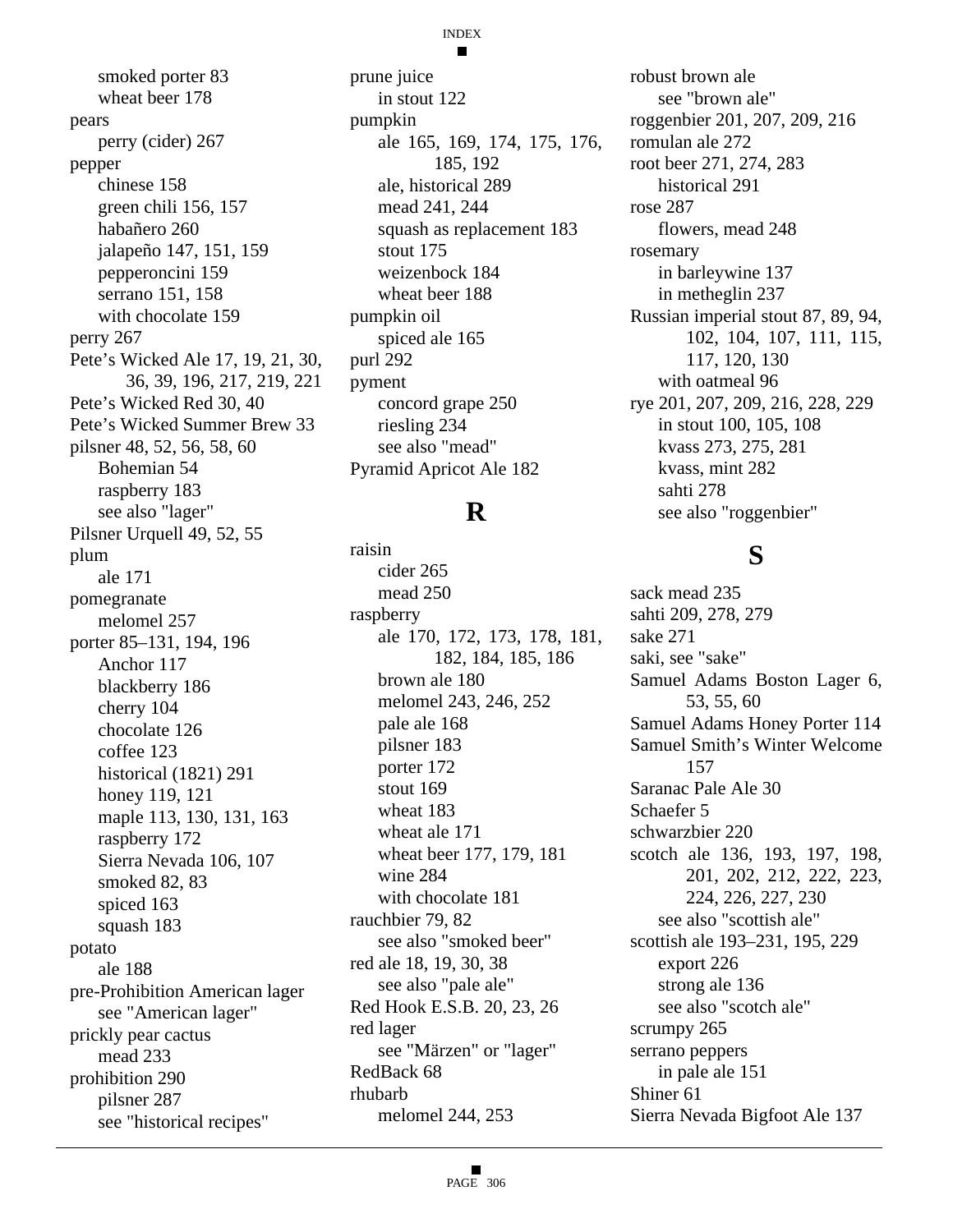Sierra Nevada Celebration Ale 35 Sierra Nevada Pale Ale 15, 24, 27, 39 Sierra Nevada Porter 106, 107 sima 274 sloe gin 284 small beer 288 smoked beer 79–84 peach 83 porter 82 soda cranberry ginger ale 280 garlic 280 ginger ale 274, 279, 281 ginger beer 272 root beer 271, 274, 283 sour mash 80, 84 see also "Kentucky sour mash" or "sourdough" sourdough beer 81 spiced beer 4, 145–166 brown ale 152, 154, 164 cardamon 157 chocolate and chili 159 cinnamon 9 coriander 149 cyser 234 fruit beer 171 garlic 145, 147, 148, 150 ginger 145 ginger steam 83 hazelnut 164 holiday ale 148 honey basil 151, 156 maple 162 pepper 147, 151, 156, 157, 158 porter 163 pumpkin beer 165 see also "maple" see also "metheglin" see also "smoked beer" spruce 145, 148, 150, 154, 155, 156, 159 tea 147 wheat 161

spruce beer 145, 148, 150, 154, 155, 156, 159, 196, 289, 290, 293 with honey 159 squash porter 183 star fruit melomel 235 steam beer 79–84 with ginger 83 see also "Anchor" stout 85–131 blackberry 168, 174 blueberry 168 cherry 182, 187 chocolate 130, 181 coffee 93, 94, 112, 114, 115, 119, 120, 121, 122, 128, 130 cream 97, 100, 108 English 85 English sweet 90 historical (1821) 291 Irish dry 86, 87 kahlua 97 maple 103, 147 mint 130 oatmeal 85, 86, 87, 92, 93, 95, 98, 99, 100, 101, 105, 106, 108, 111, 115, 118, 119, 121, 125, 126, 129 oatmeal wheat 88 prune juice 122 pumpkin 175 raspberry 169, 181 Russian imperial 87, 89, 94, 104, 107, 120, 130 rye 100, 105, 108 strawberry ale 170, 173, 178, 190 melomel 240, 243 wheat beer 189 wine 283 strong ale 133–143, 195, 198, 200, 207, 210 historical (1860s) 293 see also "old ale", "barleywine"

sucanat 228 sweet briar in metheglin 237 syrup see also "maple"

#### **T**

tangelos in spiced beer 153 see also "orange" tangerine melomel 255 tea in mead 234, 235, 260 in pale ale 147 liquer 272 Theakston's Old Peculier 14 see also "Old Peculier" and "old ale" Trappist ale 194–231, 195, 197, 199, 203, 206, 210, 214, 215, 218, 219, 229, 230 Chimay 194 Traquair House 201 Trippel 219 trippel 210 Chimay 195 triticale 230

#### **V**

van Steenberge Golden Dragon 222 vanilla in mead 245 in spiced ale 161 in stout 103, 113 vegetable beer see "fruit beer" Vienna 48, 52, 53, 55, 56, 58, 59, 62, 63 see also "lager"